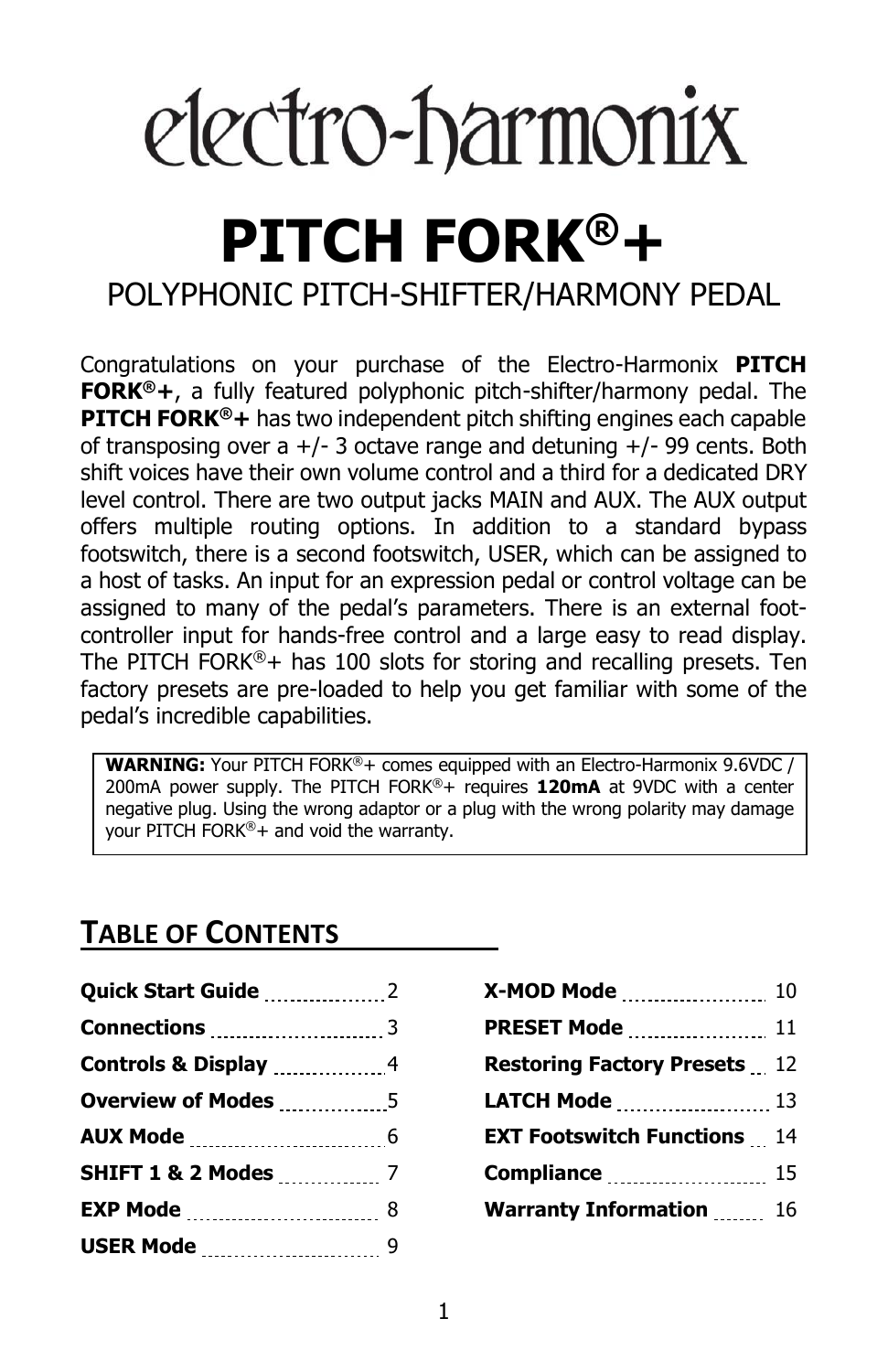## **QUICK START GUIDE**

#### **Plugging in the PITCH FORK®+**

- **1.** Connect the EHX9.6DC Power Adapter into the 9V jack at the top of the pedal. Plug the AC Adapter into an AC outlet.
- **2.** Connect your guitar or other instrument to the INPUT jack using a standard 1/4" instrument cable. Connect the MAIN OUTPUT jack to your amp with another standard 1/4" instrument cable.
- **3.** If using AUX, also connect the AUX OUTPUT jack to an additional amp using another standard 1/4" instrument cable.
- **4.** If using an expression pedal, such as the Electro-Harmonix Expression, connect to the EXP jack with a TRS Cable.
- **5.** If using an external three-button foot controller, such as the Electro-Harmonix Triple Foot Controller, connect to the EXT jack with a TRS cable.

#### **Loading a Factory Preset**

- **1.** Press the PRESET mode button.
- **2.** Turn the VALUE knob to scroll through factory presets 1-10.
- **3.** Press VALUE to load the selected blinking preset.

#### **Creating a User Preset**

- **1.** Press the PRESET mode button.
- **2.** Turn the VALUE knob counterclockwise to scroll down to LIVE:
	- LIVE is a template that can be used for creating a preset.
	- LIVE settings can be saved to a preset slot to recall after a power cycle.
- **3.** Press VALUE to load LIVE.
- **4.** Press the SHIFT 1 button then turn VALUE to adjust the semitone setting for SHIFT 1.
- **5.** Press the SHIFT 2 button then turn VALUE to adjust the semitone setting for SHIFT 2.
- **6.** Adjust DRY, SHIFT 1, and SHIFT 2 volume knobs to create the desired mix.
- **7.** Press the PRESET button and turn the VALUE encoder to select an empty preset slot. An empty preset slot will not have a dot in the lower right corner like the factory presets. Slots 11-100, by default, are blank from the factory.
- **8.** Press and hold VALUE for two seconds to initiate the saving process. The saving process is complete when the PRESET LED stops blinking.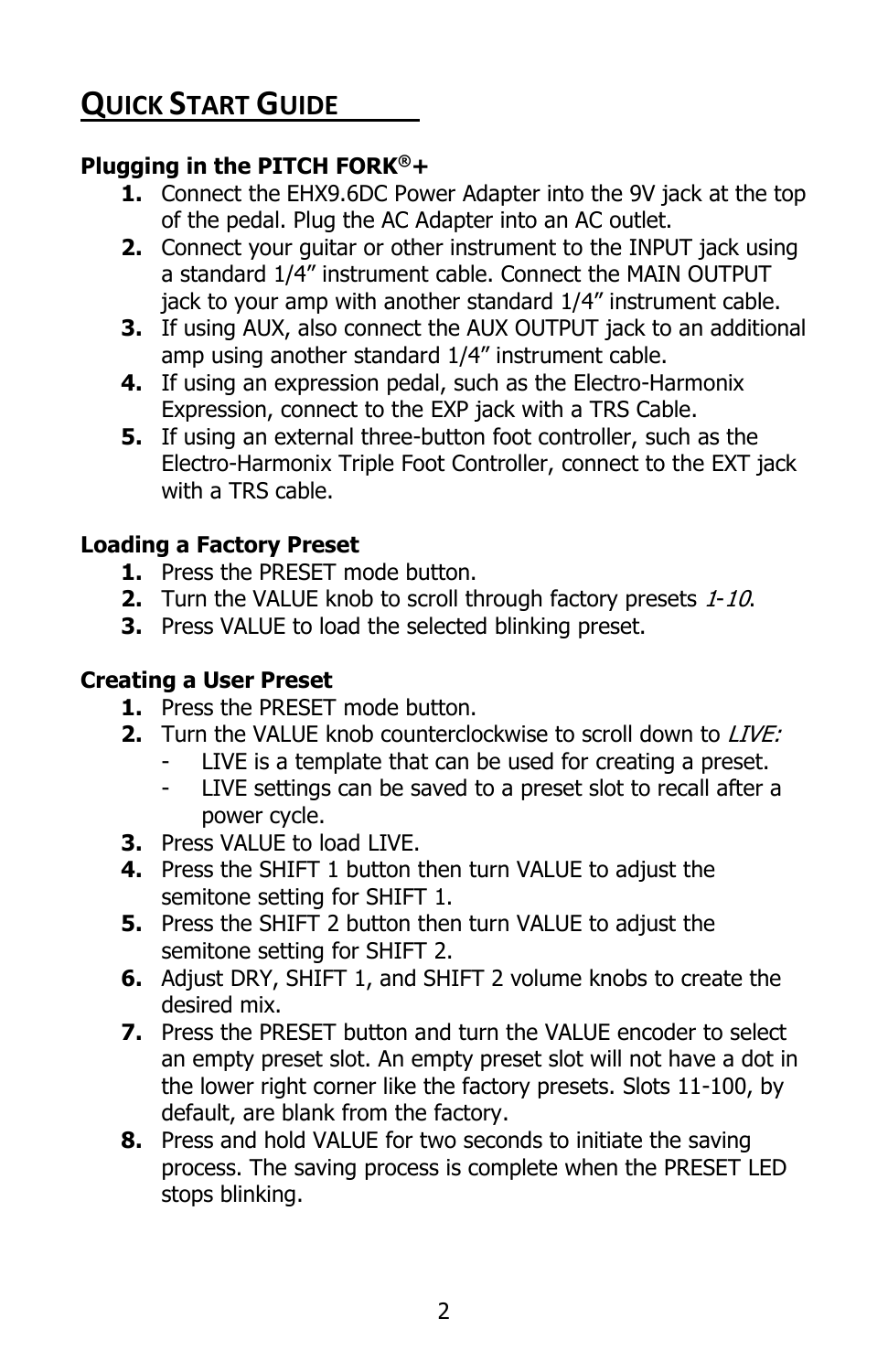#### **CONNECTIONS**

**INPUT Jack** – Audio input with an impedance of 2.2MΩ.

**MAIN OUTPUT Jack** – Main audio output with an impedance of 470Ω.

**AUX OUTPUT Jack** – Auxiliary audio output with an impedance of 470Ω.

**EXP Jack** – Expression pedal or control voltage (CV) input. The PITCH FORK<sup>®</sup>+ allows for an expression pedal to be assigned to a number of different parameters. See **EXP Mode** section for more details.

Expression input jack accepts a TRS expression pedal connector or a Tip-Sleeve 0-5V control voltage input. The expression pedal should ideally use a 10k potentiometer with linear taper. It must have the wiper connected to TIP and toe-down connected to RING. Pedals made by some manufacturers do not conform to this convention and would need a special cable to swap RING and TIP. Some suggested Expression Pedals: EHX Expression Pedal, EHX Dual Expression, M-Audio® EX-P, Moog® EP-2 & EP-3, Roland® EV-5 or Boss® FV-500L.

**EXT JACK** – TRS input for connecting a generic external foot-controller such as the EHX Triple Foot Controller or Digitech® FS3X. A foot-controller has three footswitches: MODE (Tip), UP (Ring) and DOWN (Tip+Ring). These can be used for changing modes, entering/exiting sub-menus, loading presets, and scrolling parameter values. Saving presets cannot be done using an external foot-controller. See the **EXT** section for more details.

**9V Power Jack** – Power input for the EHX 9.6DC 200mA power adapter. The PITCH FORK®+ uses a 2.1mm center-negative barrel plug and requires a current rating of at least 120mA at 9VDC.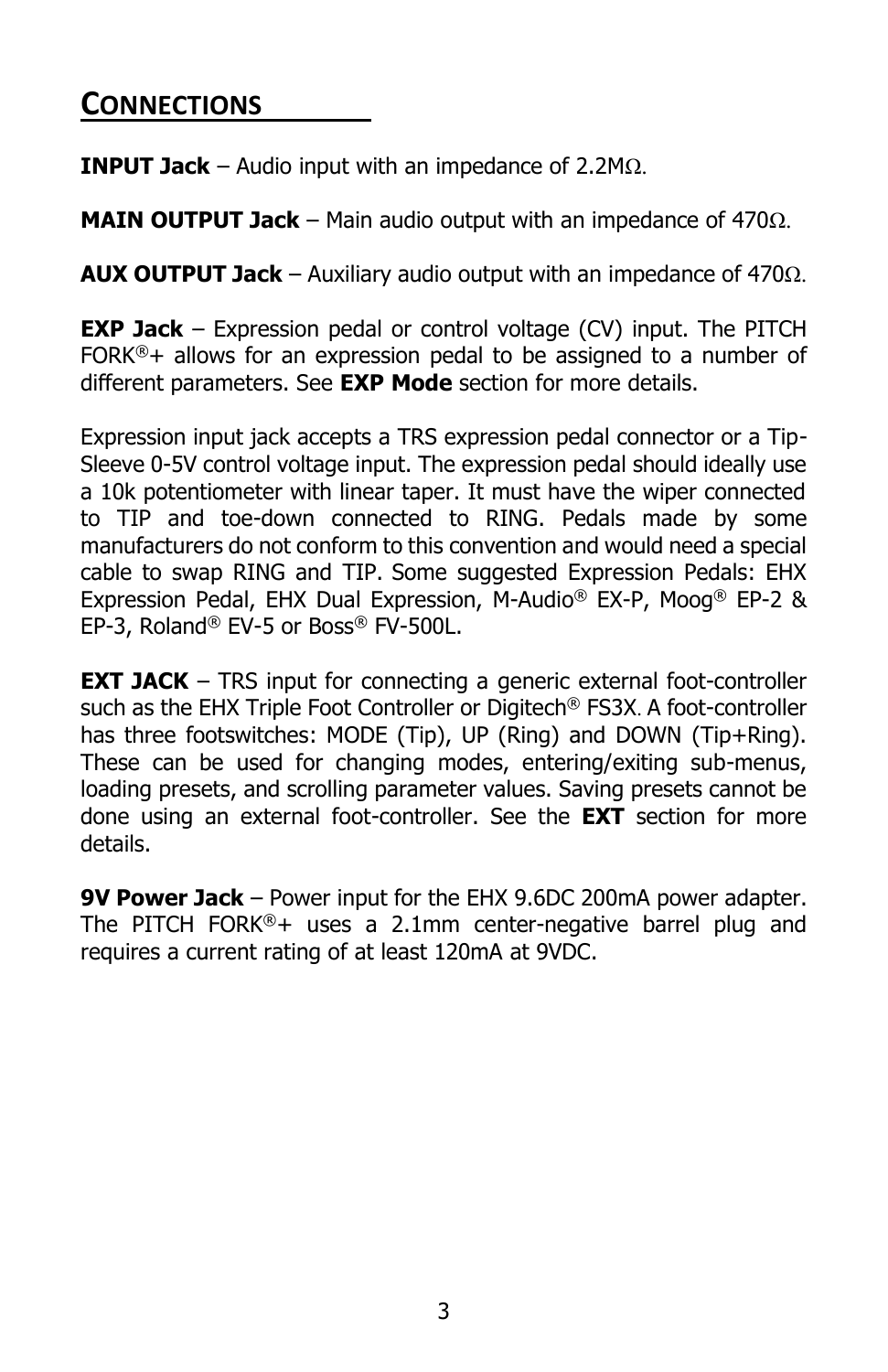## **CONTROLS & DISPLAY**

**DRY Knob** – Controls the volume level of the DRY signal.

**SHIFT 1 Knob** – Controls the effect volume level of SHIFT 1.

**SHIFT 2 Knob** – Controls the effect volume level of SHIFT 2.

**VALUE Knob** – VALUE is a rotary encoder that can rotate continuously in either direction, and be pushed like a button. VALUE will adjust the selected mode parameter, enter sub-menus, or save presets to memory. A press of VALUE enters sub-menus when applicable. Holding VALUE when in PRESET mode saves a preset.

**4-Character Display** – The 4-character display shows the current parameter value or menu setting for the selected mode. The display shows which option is selected within a mode menu or sub-menu.

When there is a dot in the lower right corner of the display, for example "FREQ**.**", this signifies there is a sub-menu that can be entered. Enter a sub-menu by pressing VALUE or a double-tap of the MODE (Tip) FSW on an external foot-controller.

**BYPASS Footswitch and LED** – The BYPASS footswitch toggles between effect on and **buffered bypass**. In latch mode, each press and release of the footswitch toggles between effect and bypass modes. In Momentary mode, when the footswitch is held down, the glissando effect is on, when the footswitch is released, the PITCH FORK®+ enters bypass. The status LED lights when in effect mode or when glissando is active.

**USER Footswitch and LED** – The USER footswitch's function is programmable when the USER mode button is selected. The USER footswitch works independently from the BYPASS footswitch and has its own status LED. When the LED is lit, an effect or feature is enabled. When the USER footswitch LED is off, then the effect or feature is disabled or not in use.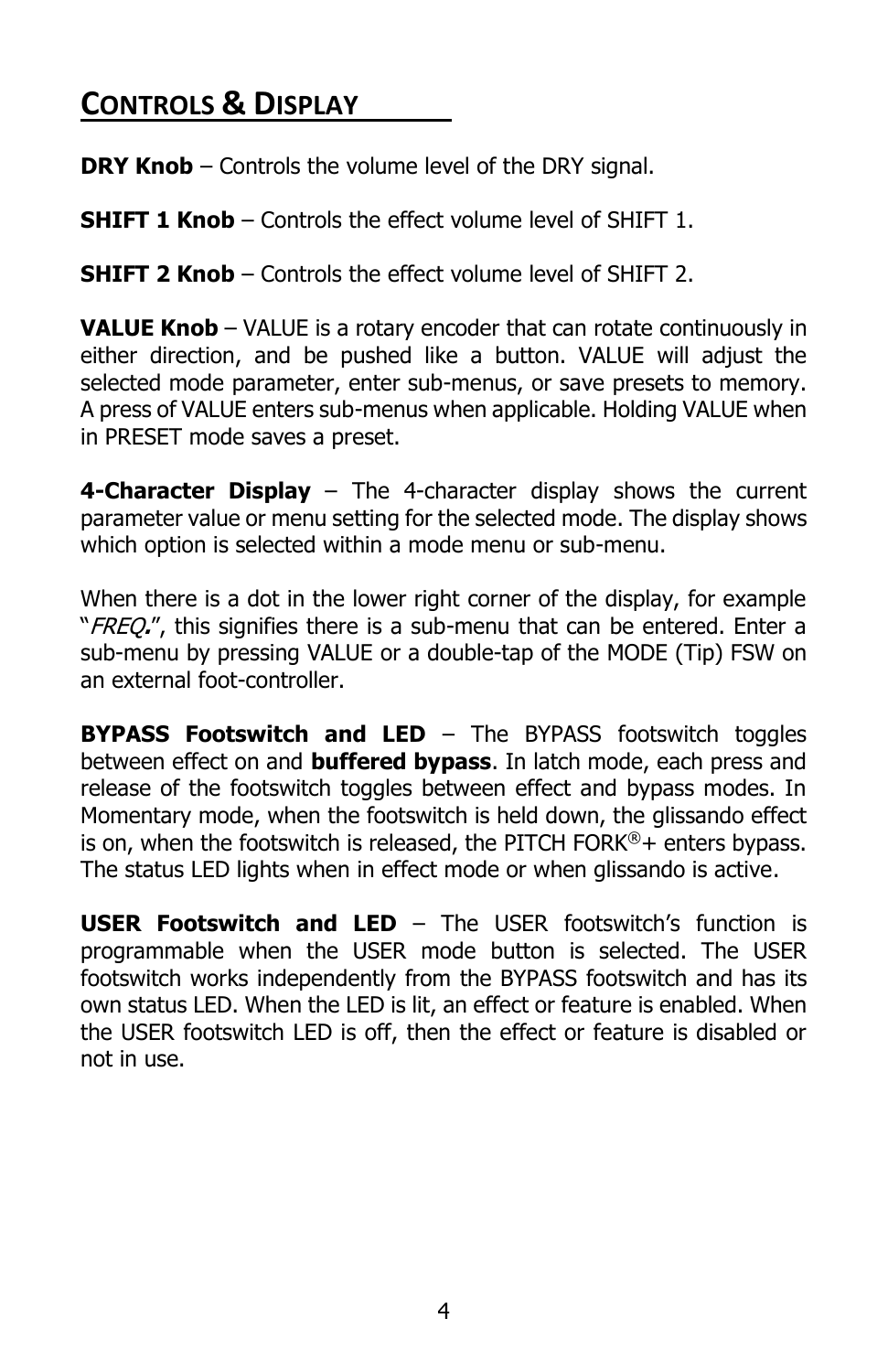## **OVERVIEW OF MODES**

The PITCH FORK $\mathbb{S}^+$  has eight control modes that are accessed by pressing one of the eight illuminated buttons. The mode buttons can be used to exit, go back to previous sub-menus, or back to the main mode menu. Selecting a different mode button resets the previously selected mode to its main menu and brings you to the newly pressed mode.

**AUX** – AUX mode selects which channel is sent to the AUX output jack. The AUX menu can also select if and how the BYPASS footswitch will affect the AUX output.

**SHIFT 1 & SHIFT 2** – The SHIFT modes select the amount that each shift engine will transpose the input signal. Each SHIFT mode can be set to semitones or octaves covering a total range of +/- 3 octaves. Detuning is also possible in either SHIFT mode.

**EXP** – EXP mode sets how the expression pedal or control voltage signal is routed within each of the three sub-menus: **FREQ**, **GLIS**, and **VOL**. These sub-menus will allow control over pitch, glissando (glide) rate, and volume for both SHIFT voices and DRY.

**USER** – USER mode programs the function of the USER footswitch. The user programmable footswitch can be assigned to control different parameters or augment features.

**X-MOD** – X-MOD mode accesses the cross-modulation amount and SHIFT2+DETUNE2 settings. Cross modulation can be used to create ring modulation and FM type of effects, while SHIFT2+DETUNE2 adds the detune amount from SHIFT 2 to its selected SHIFT value.

**PRESET** – PRESET mode manages loading and saving presets.

**LATCH** – The LATCH mode controls how the BYPASS footswitch operates. As on the original Pitch Fork®, the BYPASS footswitch can be set to either latching or momentary mode.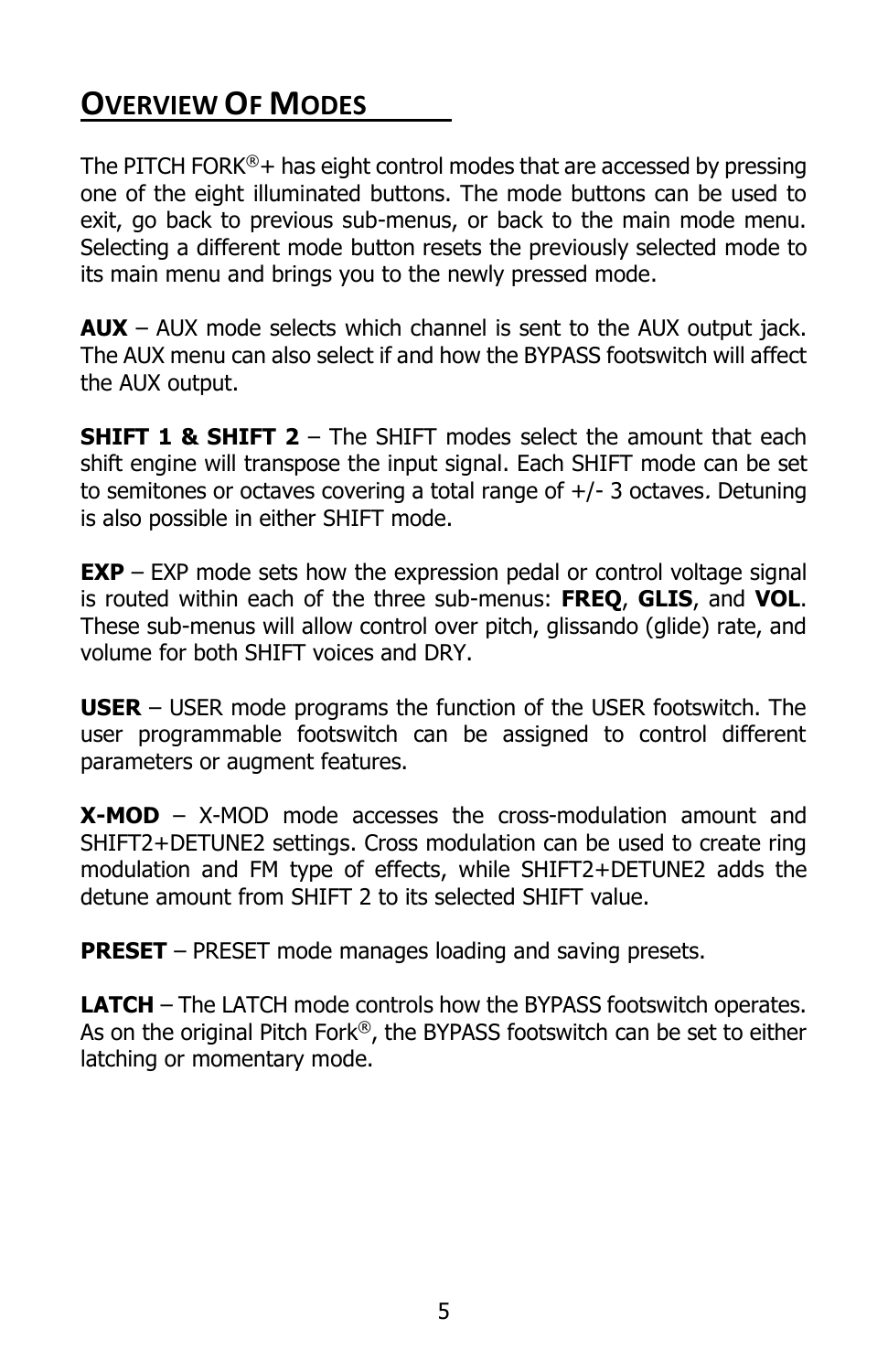## **MODE BUTTON FUNCTIONS**

Each Mode button allows for control over its corresponding parameters. When a Mode button is pressed, it will illuminate, and display its current selection. You can then use the VALUE knob to scroll values, enter a submenu, or save and load presets.

**AUX Mode** – In AUX mode, the VALUE knob is used to select the channels that are sent to the AUX output. The selected channels will not be sent to the MAIN output with the exception of "ALL."

- **IN** sends the unaffected input signal directly to the AUX output
- **DRY** DRY knob channel sent to the AUX output
- **D+S2** Both DRY and SHIFT 2 channels are sent to AUX output
- **SHF2** SHIFT 2 channel is sent to AUX output
- **ALL** DRY, SHIFT 1 and SHIFT 2 channels are sent to both the AUX and MAIN outputs
- **BYPS.** Press VALUE encoder to enter bypass footswitch submenu

The **BYPS** sub-menu in the **AUX** mode selects if and how the BYPASS footswitch affects the AUX output.

- **BYP.** Selects if the BYPASS Footswitch applies to AUX
	- **ON** AUX output is toggled between the AUX mode selection and bypass TYPE via the BYPASS Footswitch.
	- **OFF** BYPASS FSW has no effect on AUX output. AUX output remains active unless controlled by USER footswitch.
- **TYPE.** Bypass type for AUX Output when **BYP** is set to ON
	- **NORM** Sends the unaffected INPUT signal directly to AUX output when AUX is bypassed
	- **MUTE** Mutes AUX Output when AUX is bypassed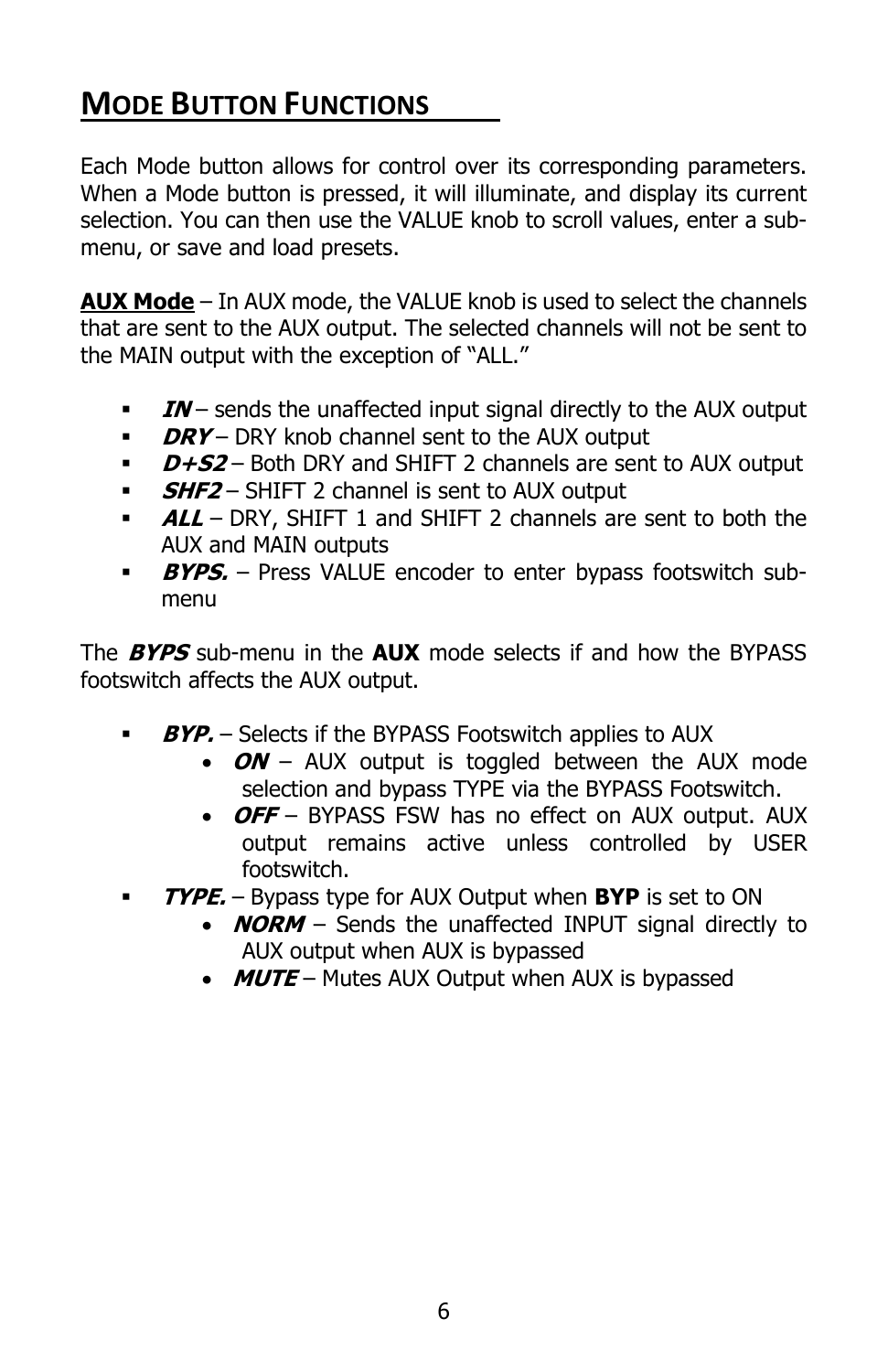**SHIFT 1 & 2 Modes** – Both SHIFT mode channels are identical. In either mode, VALUE selects the amount the input signal is transposed. The VALUE knob scrolls through the available SHIFT mode values, which covers a total range of  $+/-$  three octaves.

| D.               | m <sub>2</sub>   | <b>M2</b>        | m <sub>3</sub>   | <b>M3</b>       | P4               | b5               | P5               | m6               | M <sub>6</sub>   |
|------------------|------------------|------------------|------------------|-----------------|------------------|------------------|------------------|------------------|------------------|
| Detune           | minor            | Major            | minor            | Major           | Perfect          | Flat             | Perfect          | minor            | Major            |
| sub-menu         | 2 <sub>nd</sub>  | 2 <sub>nd</sub>  | 3rd              | 3rd             | 4 <sup>th</sup>  | 5 <sup>th</sup>  | 5 <sup>th</sup>  | 6 <sup>th</sup>  | 6 <sup>th</sup>  |
| m <sub>7</sub>   | <b>M7</b>        | 10CT             | m9               | M9              | m10              | M10              | <b>P11</b>       | b12              | <b>P12</b>       |
| minor            | Maior            | 1 <sup>st</sup>  | minor            | Maior           | minor            | Major            | Perfect          | Flat             | Perfect          |
| 7 <sup>th</sup>  | 7th              | Octave           | <b>gth</b>       | <b>gth</b>      | 10 <sup>th</sup> | 10 <sup>th</sup> | 11 <sup>th</sup> | 12 <sup>th</sup> | 12 <sup>th</sup> |
| m13              | M13              | m14              | M14              | <b>20CT</b>     | m17              | M17              | <b>P18</b>       | <b>P19</b>       | <b>30CT</b>      |
| minor            | Major            | Minor            | Major            | 2 <sup>nd</sup> | minor            | Major            | Perfect          | Perfect          | 3 <sup>rd</sup>  |
| 13 <sup>th</sup> | 13 <sup>th</sup> | 14 <sup>th</sup> | $14^{\text{th}}$ | Octave          | 17 <sup>th</sup> | 17 <sup>th</sup> | 18 <sup>th</sup> | 19 <sup>th</sup> | Octave           |

#### **SHIFT MODE VALUES**

Note: For negative SHIFT values the signal is transposed down from root, **-1OC** is an octave below and a detune value of -38c, for example, is 38 cents below the root.

Selecting **detune** (D.) in a SHIFT mode detunes the input signal by an amount of  $+/-$  99 cents. The detune sub-menu adjusts the amount in onecent increments, ranging from 1 to 99.

To set the detune value:

- 1. Select desired SHIFT mode.
- 2. Use VALUE to scroll to detune (D.).
- 3. Press VALUE to enter the detune sub-menu.
- 4. Turn VALUE to adjust detune in increments of one cent in either plus or minus amounts.
- 5. Once the desired detune value is found, exit the detune sub-menu by pressing any mode button.

Detune can be added to any SHIFT 2 interval by enabling the S2D2 submenu within X-MOD. The detune setting in SHIFT 2's D, menu at the time that S2D2. is enabled will be added to SHIFT 2's interval setting. For example, if SHIFT 2 is set to 1OCT and SHIFT 2's detune is set to +16c, when S2D2 is ON, SHIFT 2 transposes by a total amount of 1OCT+16c. This is useful for creating lush detuning sounds between SHIFT channels 1 and 2 when they are set to the same SHIFT mode value.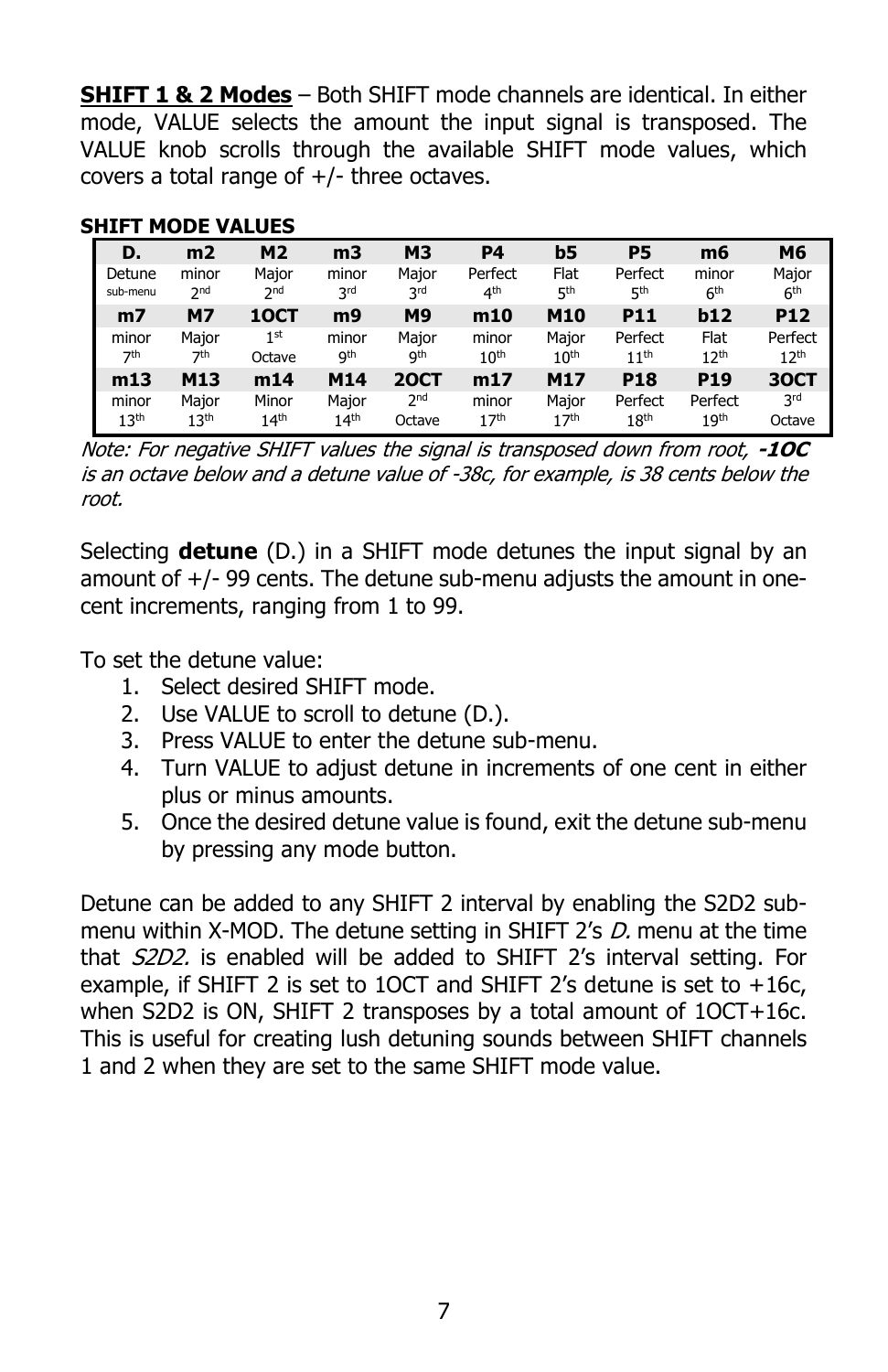**EXP Mode** – The EXP mode menu assigns the expression pedal/control voltage (CV) signal within each of the three available sub-menus. Use the VALUE knob to scroll between the FREQ, GLIS, and VOL sub-menus. Press VALUE to enter the selected sub-menu.

- **FREO.** Expression/CV controls the Frequency of the selected SHIFT channel creating whammy bar pitch bend effects.
	- **OFF** Expression/CV frequency control disabled
	- **SHF1** SHIFT 1 frequency control only
	- **SHF2** SHIFT 2 frequency control only
	- **BOTH** Both SHIFT 1 and 2 frequency control
	- 1XS2 Cross-shift and crossfade SHIFT 1 with SHIFT 2. Creates a simultaneous frequency bend and volume crossfade from SHIFT 1 to SHIFT 2. NOTE: Heel position (0V) is SHIFT 1's value and volume setting and the toe position (+5V) is SHIFT 2's value and volume setting
- **GLIS.** Expression/CV controls the rise and/or fall time of pitch glissando in momentary mode.
	- OFF Expression/CV glissando control disabled
	- **RISE** Glissando rise-time control only
	- **FALL** Glissando fall-time control only
	- **BOTH** Rise and fall-time control
- **VOL.** Expression/CV controls the amplitude of the selected channel or an array of combinations that can blend, crossfade, or invert each channel.
	- OFF Expression/CV volume control disabled
	- **SHF1** SHIFT 1 volume control only
	- *SHF2* SHIFT 2 volume control only
	- **BOTH** SHIFT 1&2 volume control
	- **DRY** DRY volume control only
	- **D+S1** DRY and SHIFT 1 volume control
	- **D+S2** DRY and SHIFT 2 volume control
	- **ALL** DRY, SHIFT 1 and SHIFT 2 volume control enabled
	- **BLND** Blends from DRY to both SHIFT channels
		- Note: Heel position (0V) is DRY and toe  $(+5V)$  is both SHIFT 1 and SHIFT
	- **1XF2** Crossfade from SHIFT 1 to SHIFT 2
	- **1X2D** Crossfade from SHIFT 1 to SHIFT 2 with **DRY**
	- **D1X2** Crossfade from SHIFT 1 with **DRY** to SHIFT 2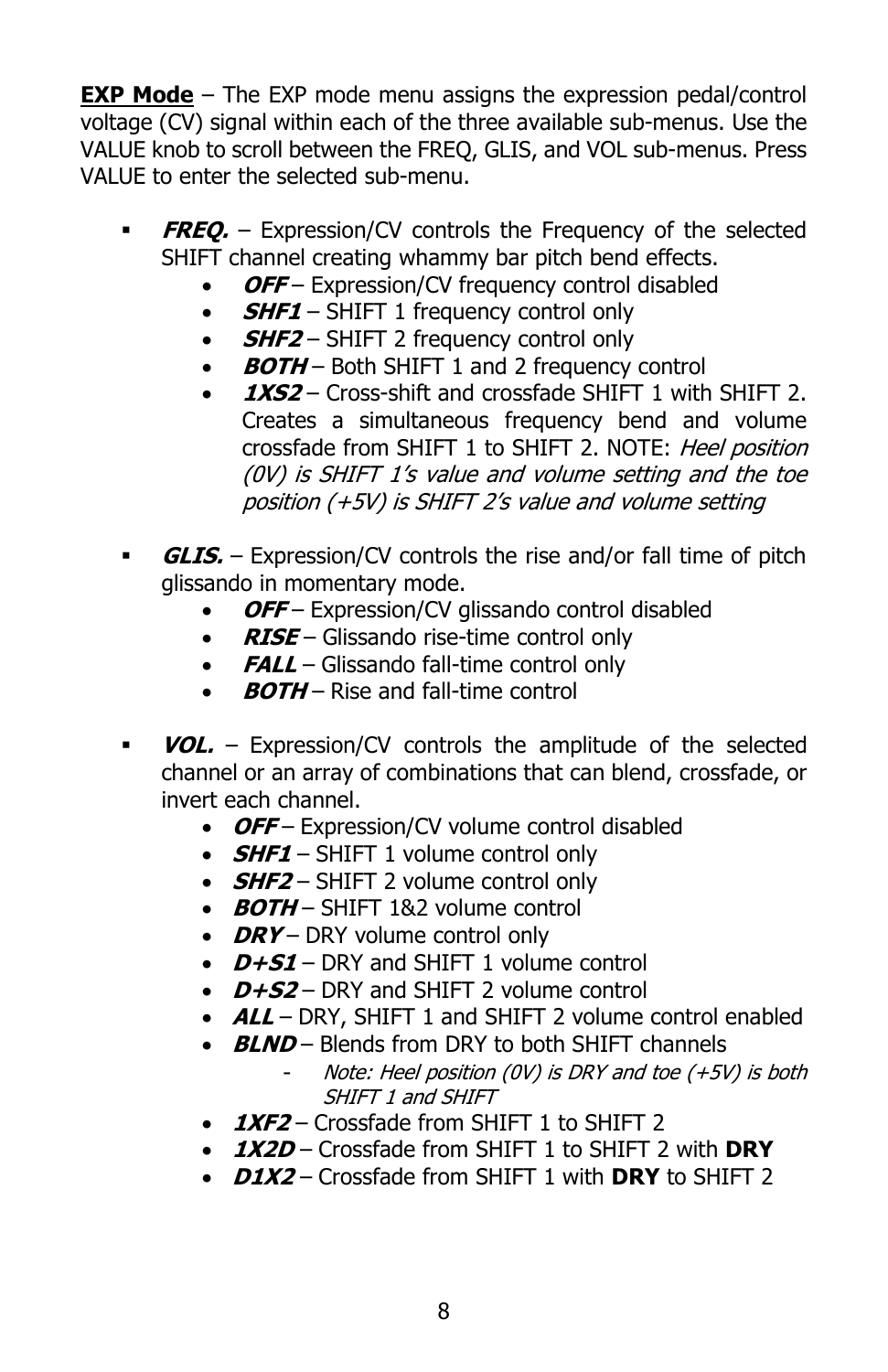**USER Mode** – The user programmable footswitch can be assigned to control different parameters or augment certain features.

For **BLND**, **1XF2**, **1X2D**, **D1X2** and **1XS2**, holding down the footswitch will behave like a pseudo expression pedal. The crossfade rate for these modes is set within the **RISE** and **FALL** sub-menus under **MOME** in **LATCH** mode. When using one of these five USER modes, the BYPASS footswitch changes to LATCH mode, even if MOME is currently selected.

When the USER footswitch is assigned to control frequency or volume, that function is disabled for use with the EXP jack. Also, USER 1XS2 takes precedence over EXP's FREQ 1XS2.

- **AUXO.** Toggles the AUX Output. Press VALUE to enter the Aux output control sub-menu. When selected, **AUXO** takes precedence over **BYPS** settings within AUX.
	- **BYP** Will toggle between the input signal and the AUX output setting
	- **MUTE** Will mute the AUX output when USER is toggled OFF
- **SHF1** Will toggle SHIFT 1 channel's ON/OFF
- **SHF2** Will toggle SHIFT 2 channel's ON/OFF
- **JUMP.** Turn VALUE to choose a preset slot ranging from **1-100**. When the **USER** footswitch is pressed, preset will jump to and load the selected slot if a valid preset is selected. Any number of presets can be chained together. These preset chains can then be closed to create a loop of presets that are cycled through with each press of the USER footswitch. See page 10 on how to setup a preset chain with JUMP.
- **HOLD** If momentary (MOME.) is selected in LATCH mode, a glissando (glide) occurs at a programmed rate when BYPASS is pressed. When USER is set to HOLD and the USER footswitch is pressed, during a glissando sweep, the glissando pitch is held at the point when the USER footswitch was pressed. Releasing the USER footswitch continues the glissando cycle.
- **BLND** Blends from DRY to both SHIFT channels
- **1XF2** Crossfade from SHIFT 1 to SHIFT 2
- **1X2D** Crossfade from SHIFT 1 to SHIFT 2 with **DRY** control
- **D1X2** Crossfade from SHIFT 1 with **DRY** control to SHIFT 2
- **1XS2** Cross-shift and crossfade SHIFT1 to SHIFT 2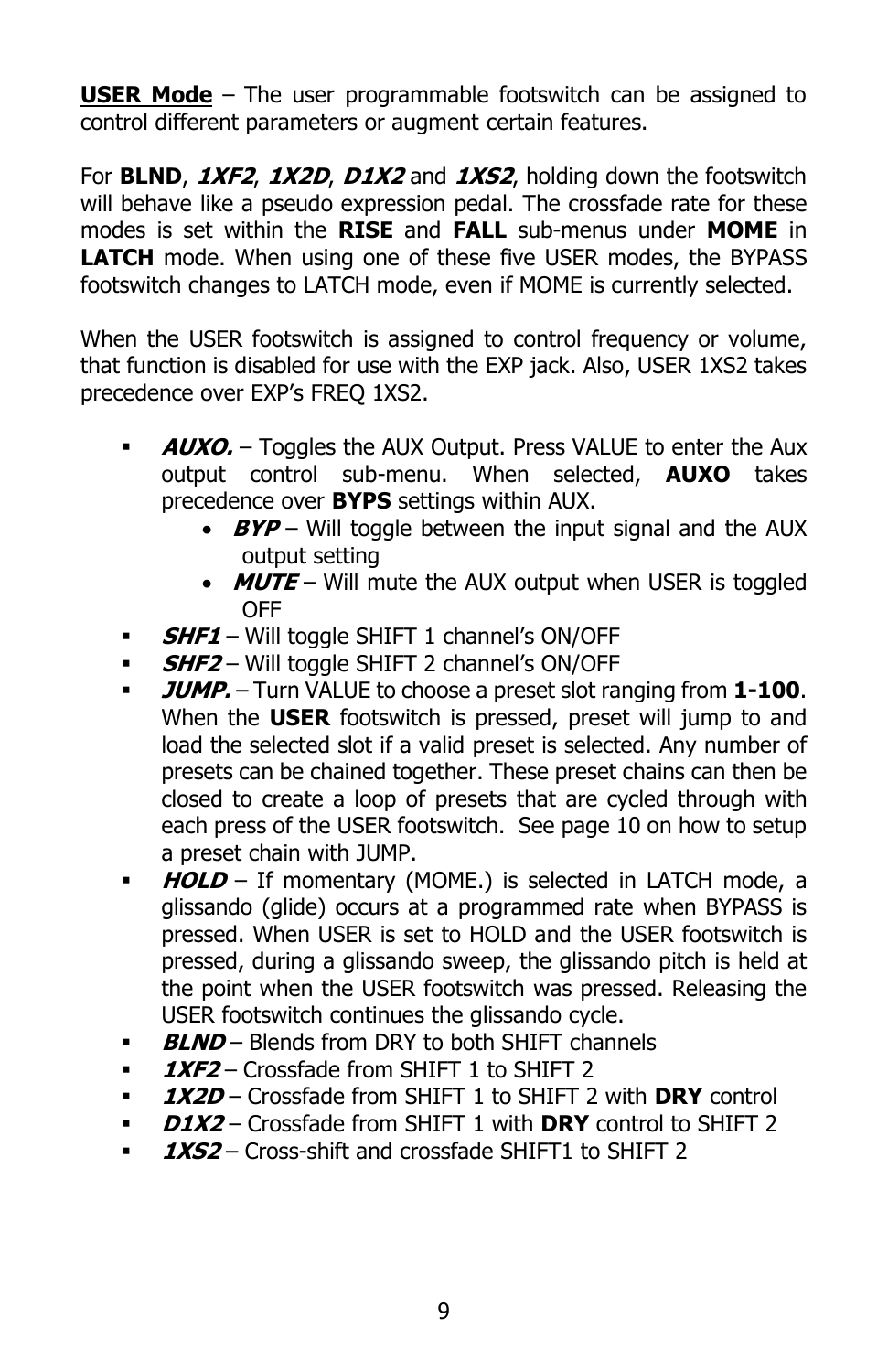With the USER mode button is set to **JUMP**, any number of presets can be chained together. To set up a JUMP preset chain:

- 1. Press the PRESET button and use the VALUE knob to select the preset that will start the preset chain.
- 2. Press the USER mode button and use VALUE to select **JUMP.**
- 3. Press VALUE to enter the **JUMP** sub-menu.
- 4. Turn VALUE to select the preset that the USER footswitch will jump to and load.
- 5. Press PRESET, then press and hold VALUE for 2 seconds to save the preset. **Important:** Skipping this step will cause the JUMP selection to revert to its previous value when the preset was loaded. You must save before pressing the USER footswitch in the following step.
- 6. Press the USER footswitch to jump to the next preset in the chain
- 7. Repeat Steps 2-6 to add more presets to the chain.
- 8. To close a jump preset chain loop, set the JUMP value for the preset at the end of the chain to JUMP back to first preset in the chain set in Step 1. NOTE: Skip this step if you do not wish to loop the chain.

**X-MOD Mode** – Press VALUE to enter cross modulation (X-MOD) and SHIFT2+DETUNE2 (S2D2) sub-menus. Cross Modulation can be used to create ring mod and frequency modulation effects. **S2D2** adds SHIFT 2's detune value to its current SHIFT interval.

- **1->2.** Press, then turn VALUE to adjust the amount that SHIFT 1 will modulate SHIFT 2.
	- The total range is **0-100** and can lead to subtle and/or intense modulation timbres. When set to 0, modulation is disabled.
- **1<-2.** Press, then turn VALUE to adjust the amount that SHIFT 2 will modulate SHIFT 1.
	- The total range is **0-100** same as **1->2**, and 0 is OFF.
- **S2D2.** Press, then turn VALUE to toggle ON/OFF adding SHIFT 2's detune setting to all SHIFT 2 semitone and octave intervals. For example, if SHIFT 2 is set to 1OCT and SHIFT 2's detune menu is set to +16c, when S2D2 is ON, SHIFT 2 transposes by a total amount of 1OCT+16c. This is useful for creating lush detuning sounds between SHIFT channels 1 and 2 when they are set to the same SHIFT mode value. To adjust the amount of detune applied, follow instructions for setting detune  $(D)$  on page 7.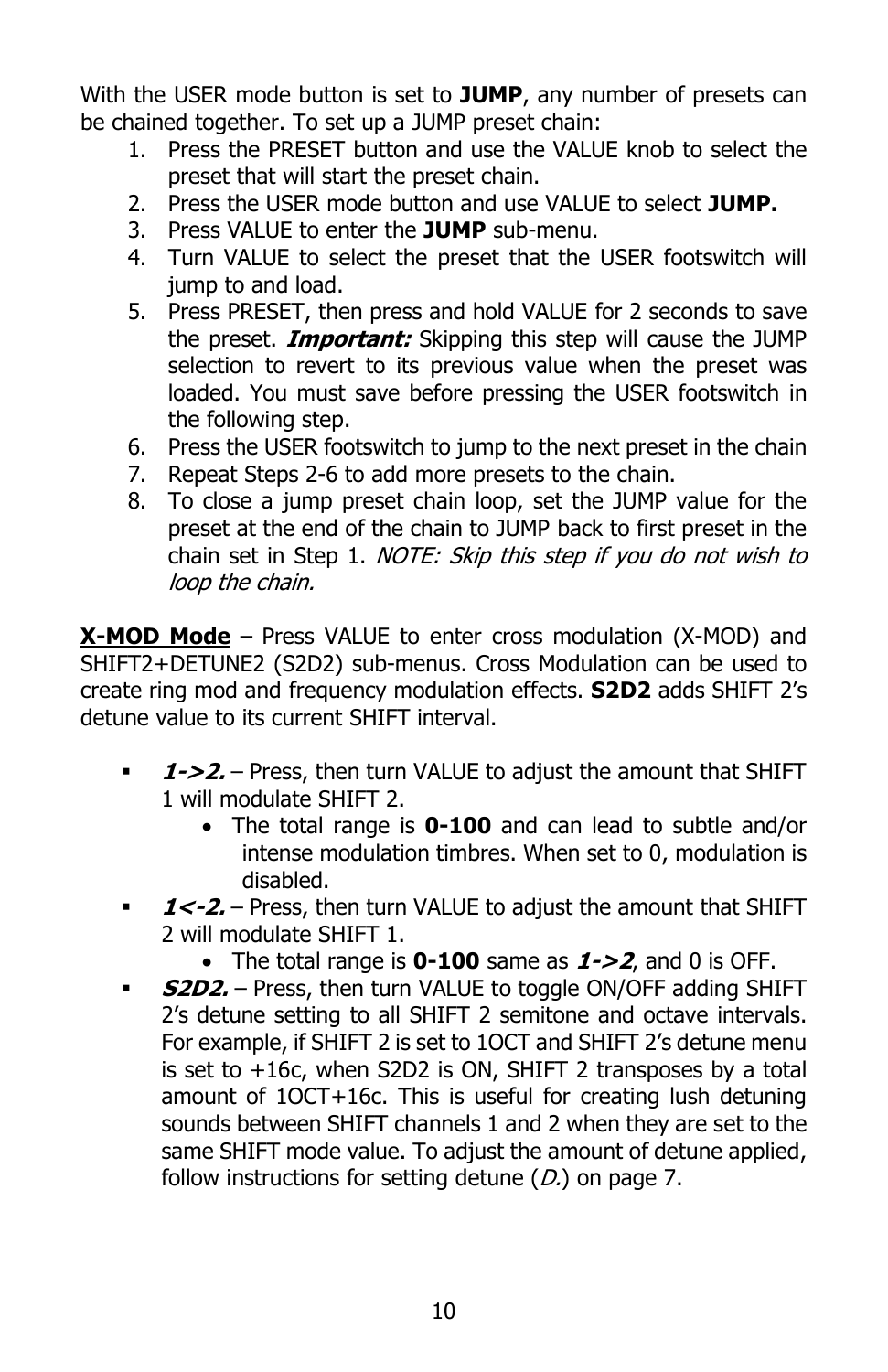**PRESET MODE** – In PRESET mode, the VALUE knob selects which presets to load, and save. Turn VALUE to select a desired preset then press VALUE to load the selected preset.

The PITCH FORK<sup>®</sup>+ comes loaded with 10 unique factory presets (see page 12) and 90 empty slots. The factory presets will guide you through the pedal's potential by showcasing some of its features. Any of these factory presets can be overwritten at any time. See page 12 for instructions on how to restore the factory presets.

**Load a preset:** While in PRESET mode, turn VALUE to scroll through the preset slots. The preset slot number blinks to indicate the selected slot is not currently loaded. Occupied preset slots will have a dot in the lower right corner. The preset number stops flashing when VALUE is pressed to load a valid preset, otherwise it will continue to blink if empty.

**Save a preset:** Select the desired slot within the PRESET menu by turning VALUE. The preset slot number blinks when the selected slot is not currently loaded. Empty slots will have no dot in the lower right corner. Press and hold VALUE for two seconds, the PRESET button will first blink then remain lit when the saving process is complete.

**Altered presets:** The PRESET button blinks when one or more parameter values are altered from the stored state except when LIVE is loaded. The blinking continues until the controls are adjusted back to the original stored value, a preset is loaded, or the altered preset is saved.

**LIVE** is a preset template to aid with new preset creation. LIVE is found before slot 1. Any changes made to LIVE while the pedal is powered, are held in that slot even if other presets are loaded or saved. The LIVE settings can be stored at any time to a preset slot (see **Save a preset**). **Important:** Upon power up, LIVE reverts to its default settings. If you want to keep any changes made to LIVE, they must be saved to a preset slot before powering off the pedal. LIVE's volume settings for DRY, SHIFT 1, and SHIFT 2 are the actual positions of the knobs.

| <b>AUX</b> | SHIFT 1 | SHIFT 2 | <b>EXP</b>        | <b>USER</b> | X-MOD | <b>LATCH</b> |
|------------|---------|---------|-------------------|-------------|-------|--------------|
| ALL        | $-10CT$ | $+10CT$ | FREQ. set to BOTH | SHF1        | OFF   | LATC         |

#### **FACTORY DEFAULT LIVE SETTINGS**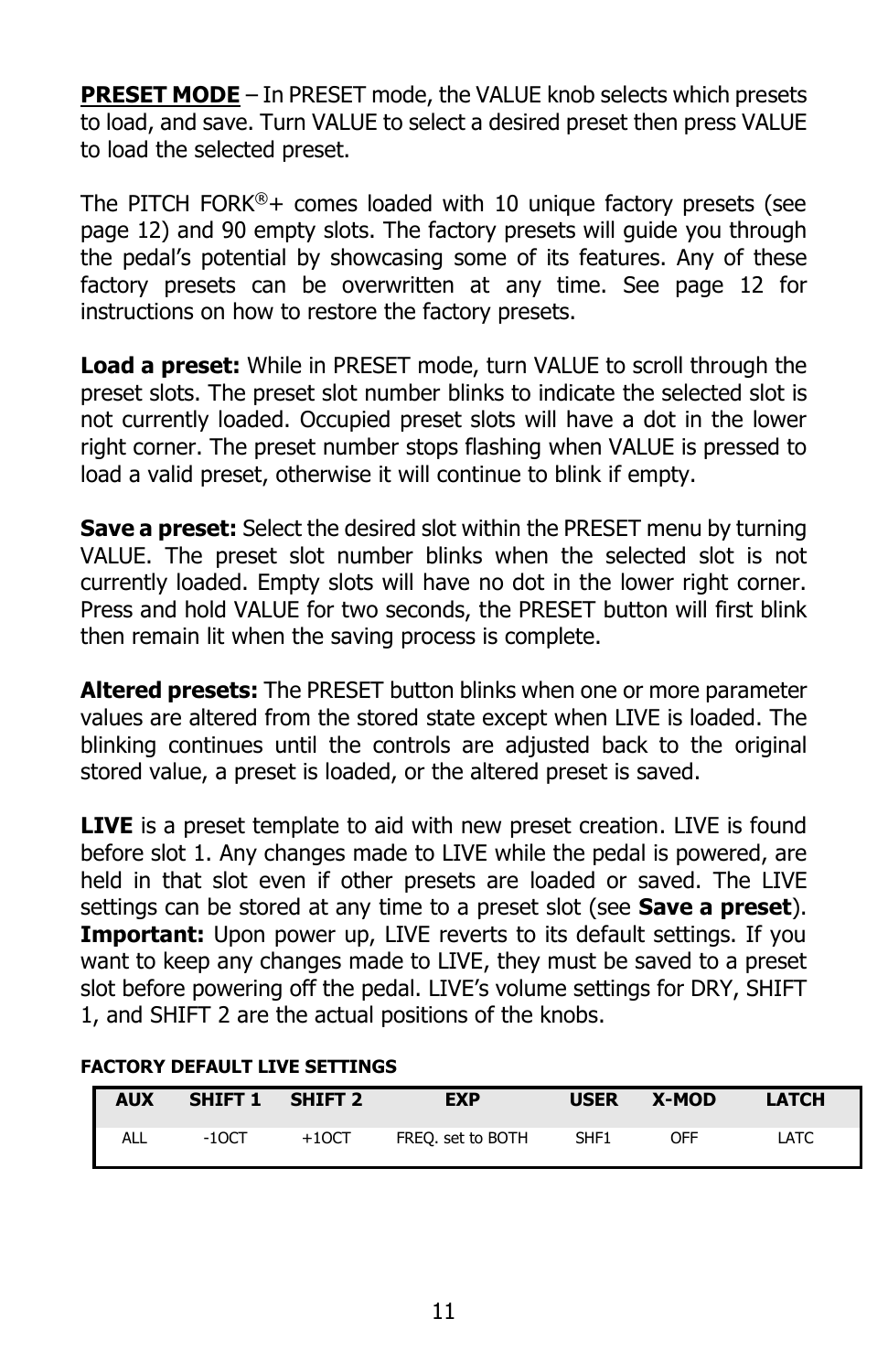#### **RESTORING FACTORY PRESETS: PRESET SLOTS 1-10**

- 1. Power up the PITCH FORK®+ with the PRESET mode button held DOWN.
- 2. The display will read, "FACTORY PRESETS RESTORED" before normal startup.
- 3. The presets for slots 1-10 are now restored to the original factory settings.

| <b>PRESET</b>      | 1                          | $\overline{2}$             | 3                               | 4                      | 5                                     | 6                              | 7                          | 8                                          | 9                                           | 10                                        |
|--------------------|----------------------------|----------------------------|---------------------------------|------------------------|---------------------------------------|--------------------------------|----------------------------|--------------------------------------------|---------------------------------------------|-------------------------------------------|
| <b>AUX</b>         | ALL                        | <b>ALL</b>                 | ALL                             | ALL                    | <b>ALL</b>                            | <b>ALL</b>                     | <b>ALL</b>                 | <b>ALL</b>                                 | <b>ALL</b>                                  | ALL                                       |
| SHIFT1             | P <sub>5</sub>             | $-P5$                      | $-23c$                          | $-10C$                 | $-5c$                                 | P <sub>4</sub>                 | $-1OC$                     | $-1OC$                                     | $-1OC$                                      | $-1OC$                                    |
| SHIFT <sub>2</sub> | P <sub>5</sub>             | P <sub>12</sub>            | $+12c$                          | 20CT                   | $-1OC$                                | P11                            | 10CT                       | P19                                        | P <sub>5</sub>                              | 10CT                                      |
| <b>EXP</b>         | <b>FREQ</b><br><b>BOTH</b> | <b>FREQ</b><br><b>BOTH</b> | <b>FREQ</b><br>SHF1             | <b>FREQ</b><br>SHF1    | <b>FREQ</b><br><b>BOTH</b>            | <b>VOL</b><br>D1X2             | <b>FREQ</b><br><b>BOTH</b> | <b>VOL</b><br><b>BOTH</b>                  | <b>VOL</b><br><b>BOTH</b>                   | <b>VOL</b><br><b>BOTH</b>                 |
| <b>USER</b>        | SHF <sub>2</sub>           | SHF <sub>2</sub>           | SHF <sub>2</sub>                | SHF1                   | SHF <sub>2</sub>                      | SHF <sub>2</sub>               | <b>JUMP</b><br>8           | <b>JUMP</b>                                | SHF1                                        | SHF1                                      |
| X-MOD              | $\mathbf{0}$<br>0<br>ON    | 0<br>0<br><b>OFF</b>       | 0<br>$\mathbf{0}$<br><b>OFF</b> | 64<br>12<br><b>OFF</b> | $\mathbf 0$<br>$\Omega$<br><b>OFF</b> | 0<br>$\mathbf 0$<br><b>OFF</b> | 0<br>0<br><b>OFF</b>       | $\mathbf{0}$<br>$\mathbf{0}$<br><b>OFF</b> | $\mathbf{0}$<br>$\mathbf{0}$<br><b>OFF</b>  | $\mathbf 0$<br>$\mathbf{0}$<br><b>OFF</b> |
| LATCH              | LATC                       | LATC                       | <b>LATC</b>                     | LATC                   | LATC                                  | <b>LATC</b>                    | LATC                       | LATC                                       | 79<br>$\Omega$<br><b>OFF</b><br><b>BOTH</b> | 0<br>78<br><b>OFF</b><br><b>BOTH</b>      |

#### **FACTORY PRESETS 1-10**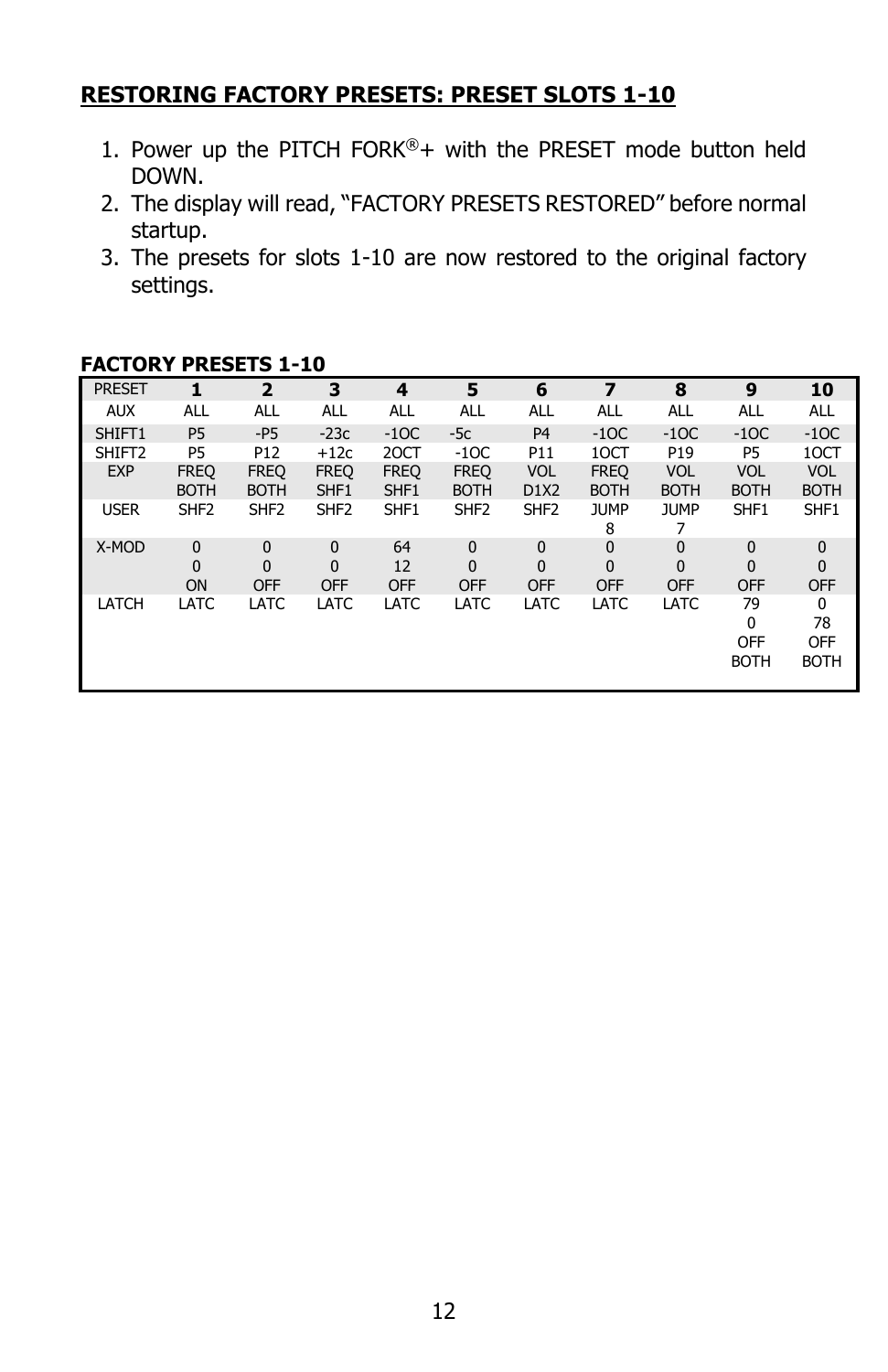**LATCH MODE** – Latch mode selects how the BYPASS footswitch operates. It can be set to either latching or momentary with glissando (glide) effect control.

- **LATC** Latching mode toggles the effect ON/OFF with each press of the BYPASS footswitch.
- **MOME.** Momentary mode engages the glissando effect when the BYPASS footswitch is pressed. The speed of glissando's rise and fall times and the SHIFT channels affected are set in the following sub-menus. Press VALUE to enter momentary mode's main menu:
	- **RISE.** Press, then turn VALUE to adjust how quickly the glissando rate goes from unison to the SHIFT setting when the BYPASS footswitch is pressed and held. When set to **0,** the rise-time is 4ms. At the maximum setting of **100, the rise-time is 4 seconds.**
	- **FALL.** Press VALUE then turn to adjust how quickly the glissando rate goes from the SHIFT settings back down to unison upon release of BYPASS. The minimum rate is 4ms and maximum is 4 seconds. The BYPASS LED will remain lit until the glissando fall rate returns back to unison/BYPASSED.
	- **LINK.** Press VALUE and turn to toggle LINK ON/OFF. When set to ON the **RISE** setting is used for both **RISE** and **FALL**.
	- **DEST.** Press VALUE to enter the glissando destination sub-menu. Destination is the SHIFT channel that is affected by the glissando effect control:
		- **SHF1** SHIFT 1 only
		- **SHF2 –** SHIFT 2 only
		- **BOTH –** SHIFT 1 & 2 have glissando control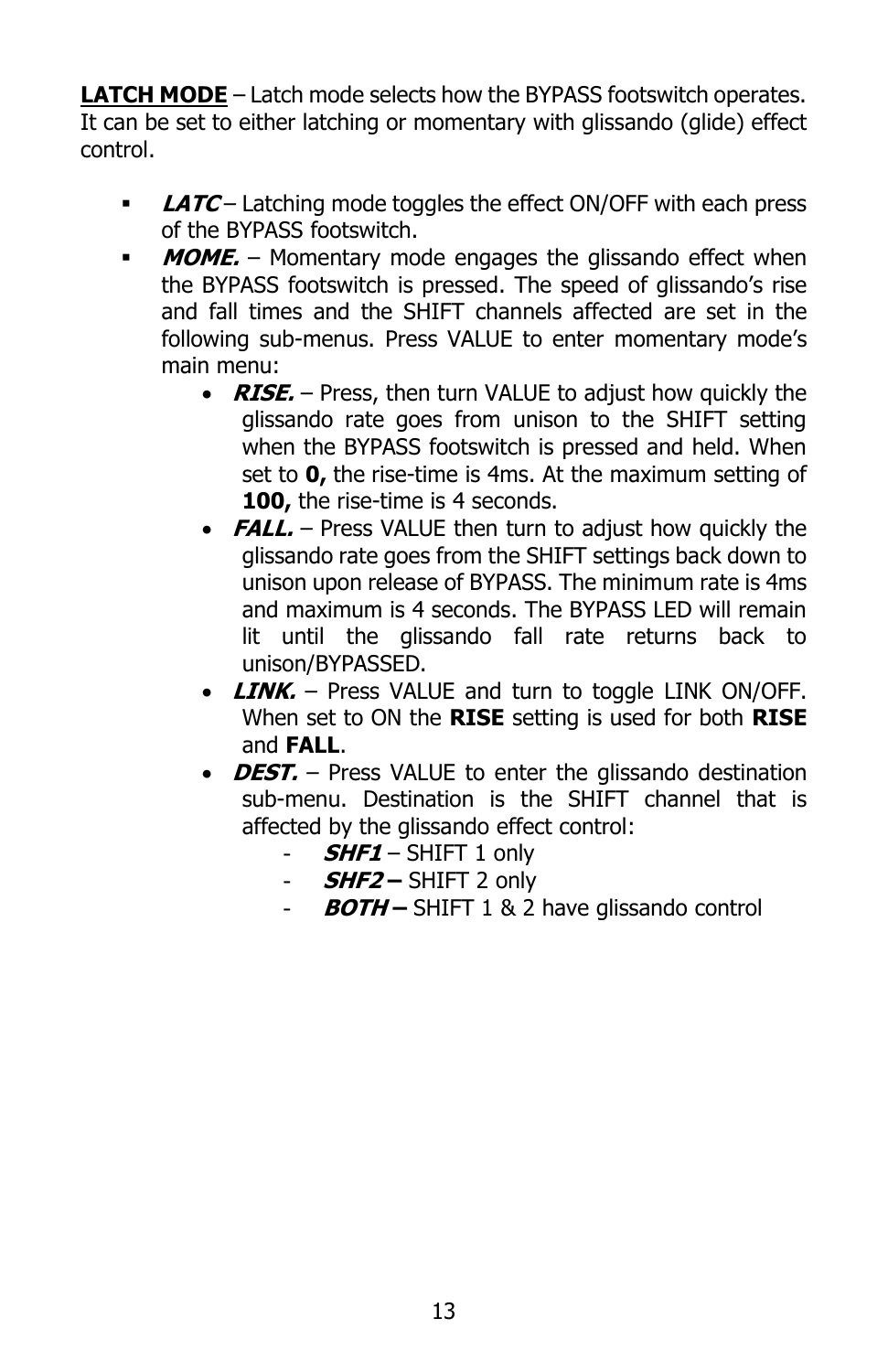## **EXT FOOTSWITCH FUNCTIONS**

The **EXT** input jack on the PITCH FORK®+ provides expanded control with an external foot controller, such as the EHX Triple Foot Controller or Digitech® FS3X. Using a TRS cable, connect the foot controller to the EXT input. Now use the external foot controller to change modes, enter/exit sub-menus, load presets, and scroll through parameter values.

The foot controller has three footswitches, Mode (Tip), Up (Ring) and Down (Tip+Ring). The footswitches function as follows:

**MODE (Tip)** – This footswitch can be used to cycle through the eight Mode buttons, enter/exit a sub-menu and load presets.

- Cycle through modes: A single press when a mode main-menu is displayed selects the next mode button.
- Enter sub-menu: Quickly double press the mode footswitch.
- Exit sub-menu: Single press to go back one menu level.

**UP (Ring)/DOWN (Tip+Ring)** – These two footswitches can be used for scrolling through parameter values and menus:

- Increment: A single press and release on the Up footswitch increments the current parameter value by one.
- Decrement: A single press and release on the Down footswitch decrements the current parameter value by one.
- Quick Scroll Increment: Press and hold the Up footswitch to scroll upwards through values at a faster rate for certain modes and sub-menus listed below.
- Quick Scroll Decrement: Press and hold the Down footswitch to scroll downwards through values at a faster rate for certain modes and sub-menus listed below.

Quick scrolling works within the following modes/menus: SHIFT 1&2, DETUNE 1&2, JUMP, 1->2, 1<-2, PRESET, RISE and FALL. While quick scrolling in PRESET mode, once the desired preset is reached, tap either UP or DOWN to load the selected PRESET if it is valid. A valid/non-empty preset slot will have a dot in the lower right corner.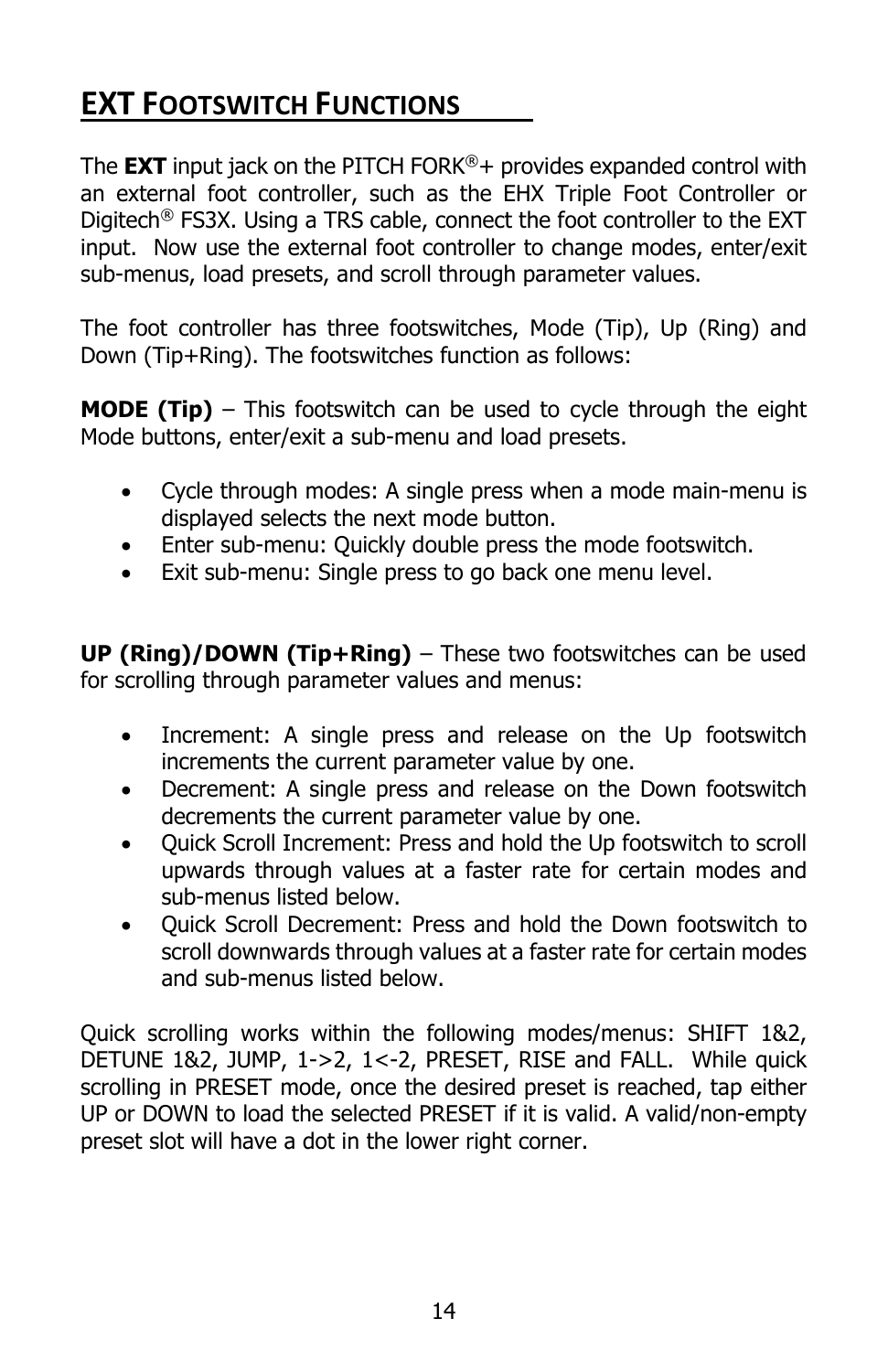## **COMPLIANCE**

Note: This equipment has been tested and found to comply with the limits for a Class B digital device, pursuant to part 15 of the FCC Rules. These limits are designed to provide reasonable protection against harmful interference in a residential installation. This equipment generates, uses and can radiate radio frequency energy and, if not installed and used in accordance with the instructions, may cause harmful interference to radio communications. However, there is no guarantee that interference will not occur in a particular installation. If this equipment does cause harmful interference to radio or television reception, which can be determined by turning the equipment off and on, the user is encouraged to try to correct the interference by one or more of the following measures:

- Reorient or relocate the receiving antenna.
- Increase the separation between the equipment and receiver.
- Connect the equipment into an outlet on a circuit different from that to which the receiver is connected.
- Consult the dealer or an experienced radio/TV technician for help**.**

Modifications not expressly approved by the manufacturer could void the user's authority to operate the equipment under FCC rules.

CE The CE logo indicates that this product has been tested and shown to conform with all applicable European Conformity directives.